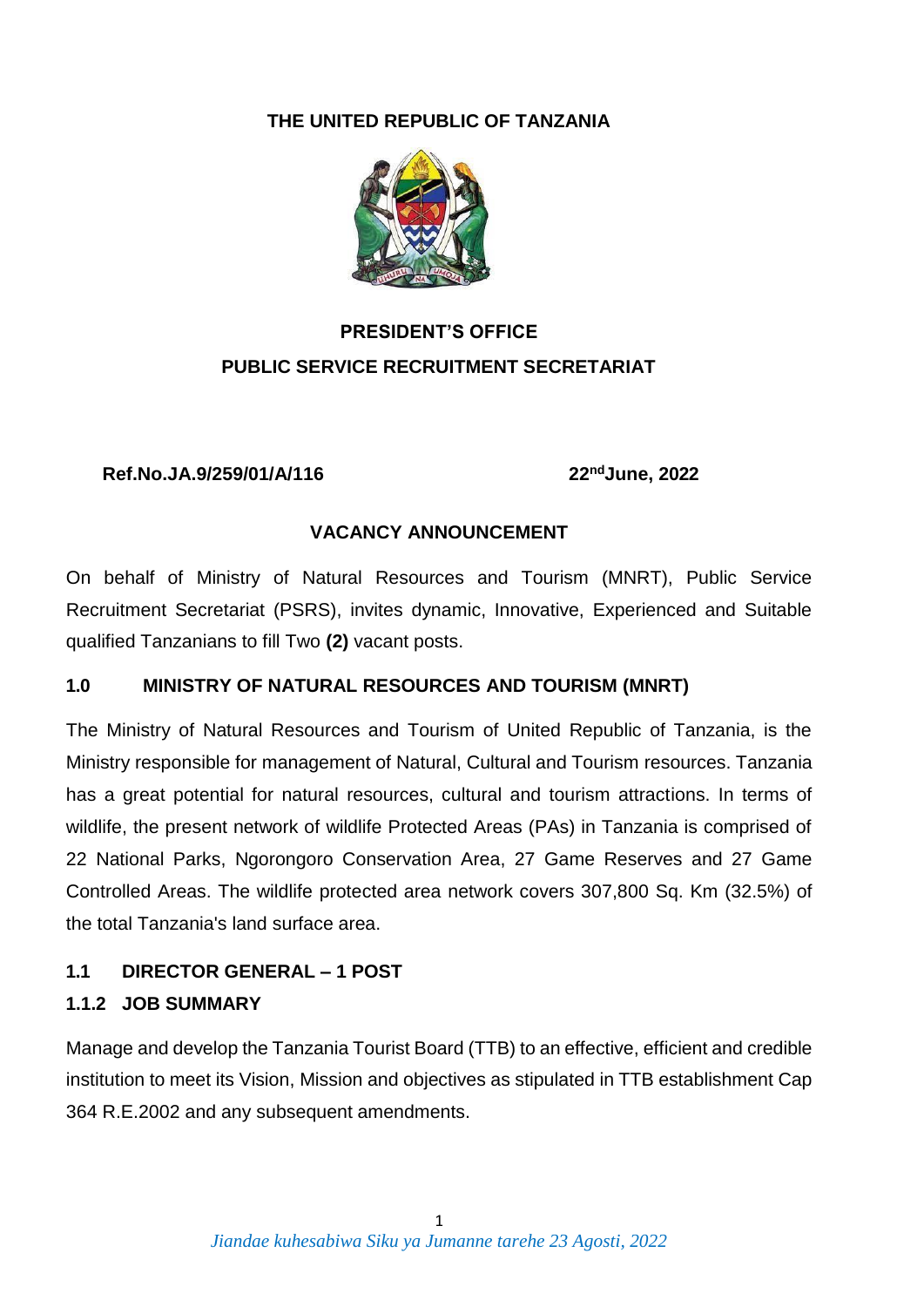#### **1.1.3 DUTIES AND RESPONSIBILITIES**

- i. Develop Strategic Plans, Annual Plans and Budget taking into account the Board's Vision and Mission as stipulated in Act No. 25 of 1962, Cap 364 R.E.2002 with the aim of developing the institutional capacity with a view to make TTB effective and efficient;
- ii. Develop Board's policies and ensure theirimplementation;
- iii. Administer all activities related with promotion of Tourism within and outside of the country of Tanzania in collaboration with Tour operators;
- iv. Administer and review operations and the implementation of the operational plans for all functional Directorates and Units;
- v. To provide with the government and the donor community through the ministry responsible for tourism, the treasury and other state organs;
- vi. To be the chief spokesman of the Board and ensures a conducive public and industrial relations (PR) and a good image for the Board;
- vii. Develop and initiate revision in the Organizational Structure and make it more efficient in compliance with the Tourist Board Act, No. 25 of 1962, Cap. 364 R.E.2002 and other relevant legislations;
- viii. Submit to the Board quarterly and half-year reports in respect to the status of revenue and expenditure;
- ix. Prepare and submit estimate of income and expenditure to the Board for its consideration for the subsequent year not later than three months before the end of each financial year;
- x. Ensure that the Board's initiatives are consistent with Government policies;
- xi. Submit to the Board at the end of every three months a report containing:
	- a) Performance Indicators and other related information;
	- b) The operations of the Board;
	- c) Such other information as the Board may deem proper.
- xii. Supervise, coach and mentor subordinates to ensure their performance is aligned with the Board's goals and objectives;
- xiii. Monitor the implementation of the budget of the Board;
- xiv. Carry out periodic staff performance review of subordinates; and
- xv. Perform any other related duties as may be directed by the Board.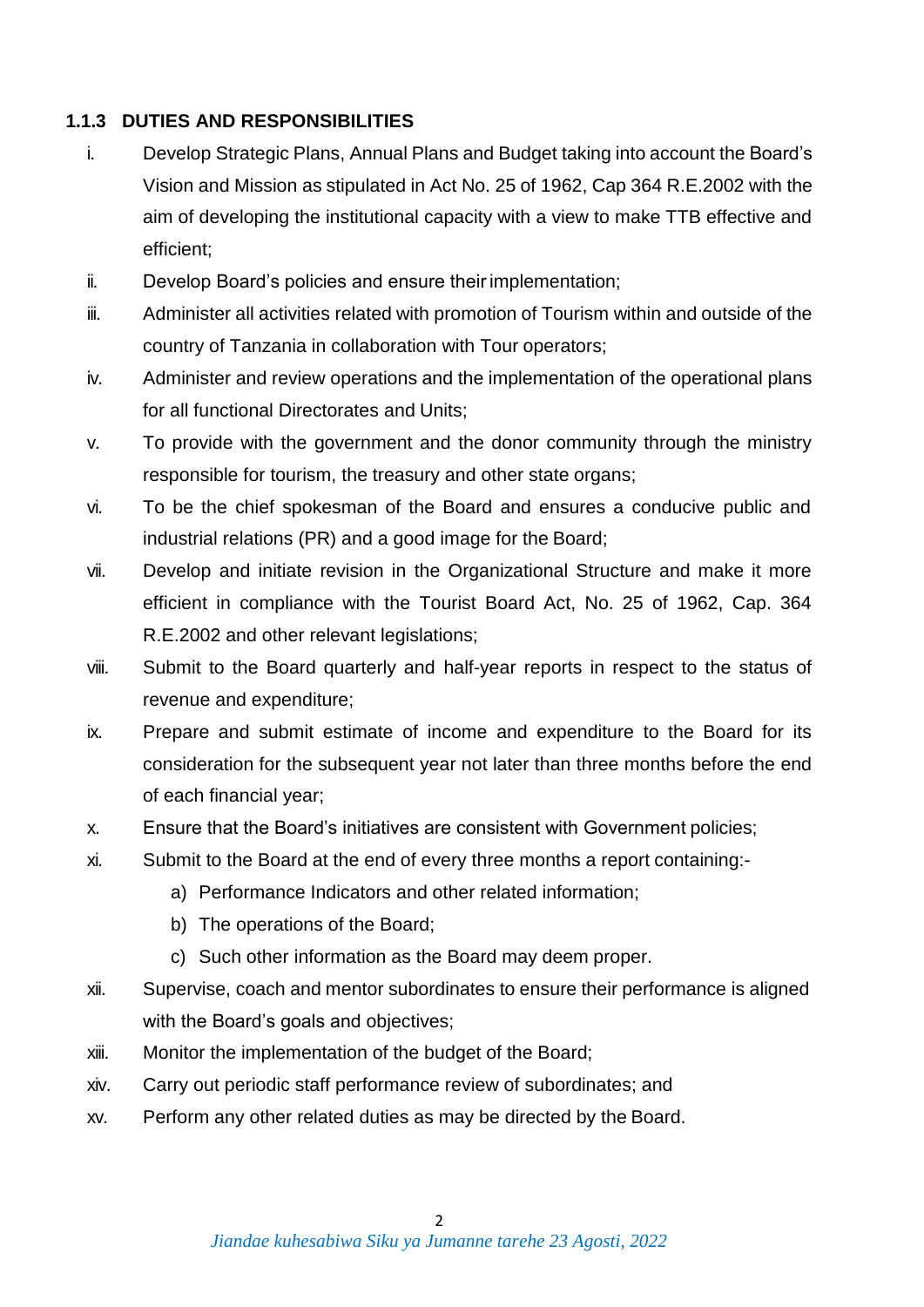## **1.1.4 QUALIFICATION AND EXPERIENCES:**

Holder of Master's Degree in Tourism, Marketing, and Business Administration/Commerce in Marketing, Human Resources Management, Public Administration, Economics, Law or equivalent qualification with working experience of at least twelve (12) years of experience of which three (3) years should be in a Managerial position.

Demonstrate extensive administration experience with strong leadership skill, having an emphasis on strategic planning, large capital improvement projects, financial management and knowledge of Tourism will be added advantage.

## **1.1.5 AGE:**

All applicants must be citizen of Tanzania with an age not above 45 years except for those who are in Public Service, likewise Applicants from within Public Service should not exceed 50 years.

#### **1.1.6 REMUNERATION:**

Remuneration package in accordance with the Tanzania Tourism Board Salary Scale (TTBSS 13)

#### **1.1.7 TERMS OF SERVICE:**

The terms of service will be based on performance contract. Other terms and Conditionsof Service as per the Board's staff benefit package and or stipulated by Government.

## **1.2 DIRECTOR OF MARKETING – 1 POST**

## **1.2.1 JOB SUMMARY**

Develop and implement long term corporate business plan and to undertake research studies for the promotion and development of all aspects of the tourist industry including Domestic and Regional Market, Foreign Market, Conventions and Events.

## **1.2.2 DUTIES AND RESPONSIBILITIES**

- i. To develop the board's business and marketing strategy;
- ii. To monitor the performance of the Board's marketing initiatives to see if key performance indicators are being achieved;
- iii. To develop marketing programs with quantifiable and objectives to measure results;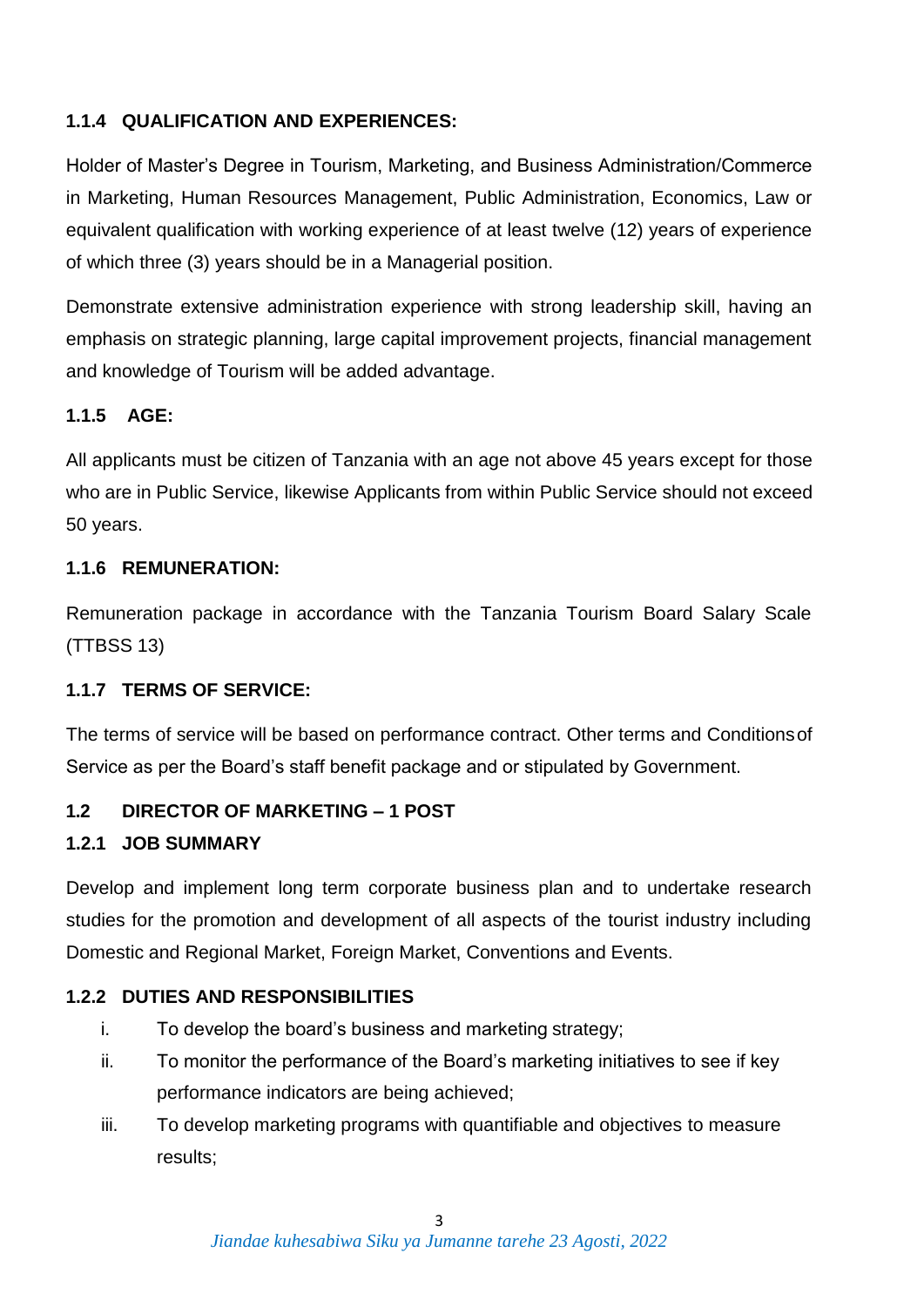- iv. To plan and oversee the design and production of all promotional aids and materials for distribution locally and overseas;
- v. To decide on the various means of distribution of promotional aids;
- vi. To coordinate the participation in various promotional campaigns and trips, trade fares and educational tours;
- vii. To oversee the compilation and maintenance of up to date tourism data base and to prepare the quarterly and annual reports;
- viii. To initiate and coordinate domestic tourism awareness campaigns;
- ix. To coordinate market and product research;
- x. To monitor and coordinate the relationship of tourism stakeholders both overseas and locally;
- xi. To prepare and to monitor the overall marketing and business development budget;
- xii. To keep abreast with and maintain the Board's compliance with all public statutes, laws and policies related to intellectual property, copyright and trademarks;
- xiii. To establish standards and practices for maintaining confidentiality related to all organization documents, data, policies and records;
- xiv. To analyse market trends, recommend changes to marketing business development strategies;
- xv. To supervise staff under the marketing directorate;
- xvi. To develop marketing programs with quantifiable and objectives to measure results;
- xvii. To plan and oversee the design and production of all promotional aids and materials for distributions locally and overseas;
- xviii. To decide on the various means of distribution of production aids;
- xix. To coordinate participation in various promotional campaigns and trips, trade fairs and educational tours;
- xx. To initiate and coordinate domestic tourism awareness campaigns;
- xxi. To monitor and coordinate relationship of tourism stakeholders both overseas and locally;
- xxii. To prepare and monitor the overall marketing and business development budget; and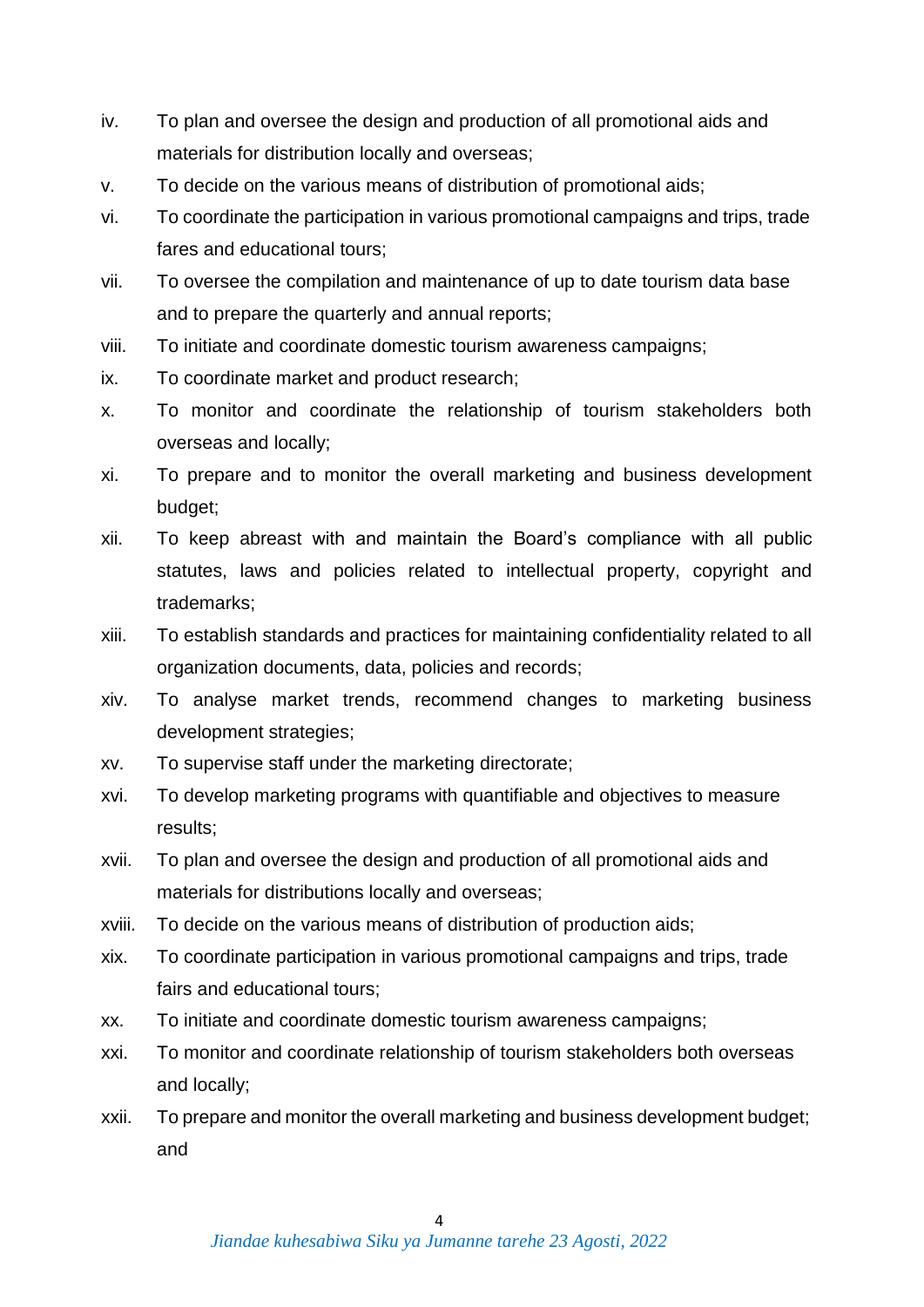xxiii. To perform any other duties related to his/her field as assigned by the Director General.

## **1.2.3 QUALIFICATION AND EXPERIENCES:**

Holder of Master's Degree in Marketing, Business Administration/Commerce in Marketing Tourism, International Business, Economics, Public Relations and Marketing or equivalent qualification with working experience of at least ten (10) years of experience of which two (2) years should be in a Managerial position.

## **1.2.4 AGE:**

All applicants must be citizen of Tanzania with an age not above 45 years except for those who are in Public Service, likewise Applicants from within Public Service should not exceed 50 years.

## **1.2.5 TERMS OF SERVICE:**

The terms of service will be based on performance contract.

## **1.2.6 REMUNERATION:**

Remuneration package in accordance with the Tanzania Tourism Board Salary Scale (TTBSS 12)

## **GENERAL CONDITIONS**

- i. Applicants must attach an up-to-date Curriculum Vitae (CV) having reliable contacts; postal address/post code, e-mail and telephone numbers;
- ii. Applicants should apply on the strength of the information given in this advertisement;
- iii. Applicants must attach their certified copies of the following certificates :-
	- Postgraduate/Degree/Advanced Diploma/Diploma/Certificates;
	- Postgraduate/Degree/Advanced Diploma/Diploma transcripts;
	- Form IV and Form VI National Examination Certificates;
	- **Professional Registration and Training Certificates from respective Registration or Regulatory Bodies, (where applicable);**
	- Birth certificate:
- iv. Attaching copies of the following certificates is strictly not accepted :-
	- Form IV and form VI results slips;